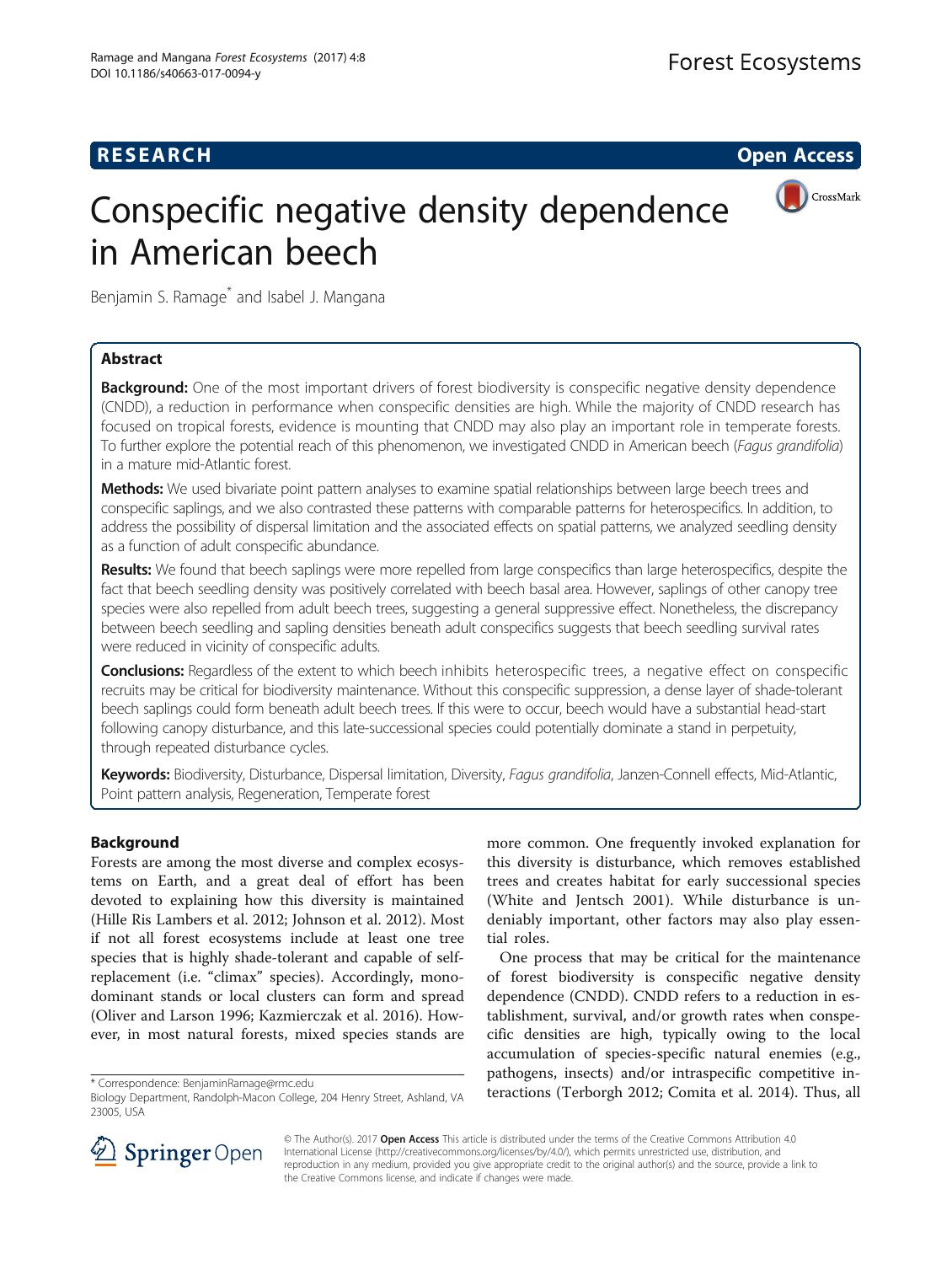else equal, rare species should fare better than common species, and CNDD should function as a classic stabilizing mechanism (sensu Chesson [2000](#page-7-0)). CNDD is best known in the context of the Janzen-Connell Hypothesis, which asserts that tropical rainforest diversity is maintained by strong CNDD (Janzen [1970](#page-7-0); Connell [1971](#page-7-0)). However, CNDD does not necessarily explain diversity beyond very local scales, and thus it can operate even in temperate systems with low regional species diversity (Packer and Clay [2000](#page-7-0); Hille Ris Lambers et al. [2002](#page-7-0)). Despite decades of being largely ignored outside the tropics, several recent studies have demonstrated that CNDD is common and widespread in temperate forests (Johnson et al. [2012](#page-7-0); Zhu et al. [2015](#page-7-0); Bennett et al. [2017\)](#page-6-0).

CNDD can be investigated in several ways including manipulative seedling survival experiments (Reinhart et al. [2012;](#page-7-0) Fricke et al. [2014\)](#page-7-0), large-scale assessments of co-occurrence patterns between juveniles and adults (e.g. Johnson et al. [2012\)](#page-7-0), and fine-scale spatial analyses (e.g. Johnson et al. [2014](#page-7-0)). Spatial point pattern analyses may be particularly effective at revealing subtle, highly localized effects that have occurred over years or decades. If conspecific adults reduce juvenile survival and/ or growth rates, small trees should occur less frequently near mature conspecifics (although if the species in question is dispersal-limited, the high seed input near adult conspecifics must also be considered). As an example, Johnson et al. ([2014](#page-7-0)) found that many tree species in a forest in the eastern United States exhibited patterns in which small trees were over-dispersed from conspecific adults. Similarly, Wiegand et al. ([2007\)](#page-7-0) found that recruits of Shorea congestiflora, the most abundant species in a Sri Lankan forest dynamics plot, were overdispersed with respect to conspecific adult trees.

American beech (*Fagus grandifolia*) is a particularly interesting subject for temperate CNDD research given its extreme shade tolerance and highly localized seed dispersal (Tubbs and Houston [1990](#page-7-0); Wagner et al. [2010](#page-7-0)). With these traits, American beech is a classic example of a late successional species, and one that would seem to have the potential to dominate forests in the absence of disturbance. The most compelling evidence of CNDD in temperate systems comes from black cherry (Prunus serotina; Packer and Clay [2000;](#page-7-0) Packer and Clay [2003](#page-7-0); Reinhart et al. [2005\)](#page-7-0), an early successional tree species, so little is known about the extent to which CNDD helps to maintain diversity in late successional forests. Furthermore, current research provides mixed evidence about whether American beech exhibits CNDD. On the one hand, Canham et al. ([2006](#page-7-0)) found that growth rates of established American beech trees were inhibited by proximate conspecifics, and Zhu et al. ([2015](#page-7-0)) inferred negative effects of American beech adults on conspecific seedling-to-sapling recruitment rates. In contrast,

Reinhart et al. ([2012](#page-7-0)) found no evidence of CNDD in American beech via either a seedling planting experiment or an analysis of an existing continental-scale data set (USDA Forest Service Forestry Inventory and Analysis data). Similarly, Murphy and McCarthy ([2017](#page-7-0)) found that American beech survival was unaffected by conspecific neighbors, and that growth rates were weakly positively associated with conspecific density. In addition, American beech is sometimes found in nearly monodominant stands, and patterns suggesting self-replacement have been documented (Tubbs and Houston [1990;](#page-7-0) Arii and Lechowicz [2002](#page-6-0)).

The objective of our research was to assess the evidence for CNDD in American beech in a mature mid-Atlantic forest. We used bivariate point pattern analyses to examine spatial relationships between large American beech trees and conspecific saplings, and we also compared these patterns to comparable patterns for heterospecifics. In addition, to address the possibility of dispersal limitation and the associated effects on spatial patterns, we analyzed seedling density as a function of adult conspecific abundance.

# Methods

# Study site

Field research was conducted at the Randolph-Macon College Martin Marietta Field Station in Doswell, Virginia. The site is 55 ha in size, with approximately half covered by mature, naturally regenerated, deciduous forest that originated at least 70 years prior to data collection. The canopy is dominated by American beech, yellow poplar (Liriodendron tulipifera), and several oak (Quercus) and hickory (Carya) species. The subcanopy layer is dominated by American holly (*Ilex opaca*) and abundant small stems of American beech, and also includes flowering dogwood (Cornus florida), eastern redbud (Cercis canadensis), and American hornbeam (Carpinus caroliniana). The terrain is gently rolling, with slopes rarely exceeding 20%, and the elevation is approximately 70 m above sea level. The site lies near the eastern edge of the Piedmont geologic region, which is characterized by deep weathering and high geological complexity (Dietrich [1988](#page-7-0)). The local climate is humid subtropical (Köppen climate classification), with hot summers (mean July high =  $31.1 \text{ }^{\circ}C$ ) and relatively mild winters (mean January  $low = -2.1$  °C), and very consistent precipitation throughout the year (average annual total = 1108 mm) (NOAA National Climatic Data Center).

## Field sampling

Data collection occurred in eight plots randomly located in areas of upland, mature, naturally regenerated, deciduous forest that exhibited no evidence of natural or anthropogenic disturbance (Additional file [1:](#page-6-0) Figure S1).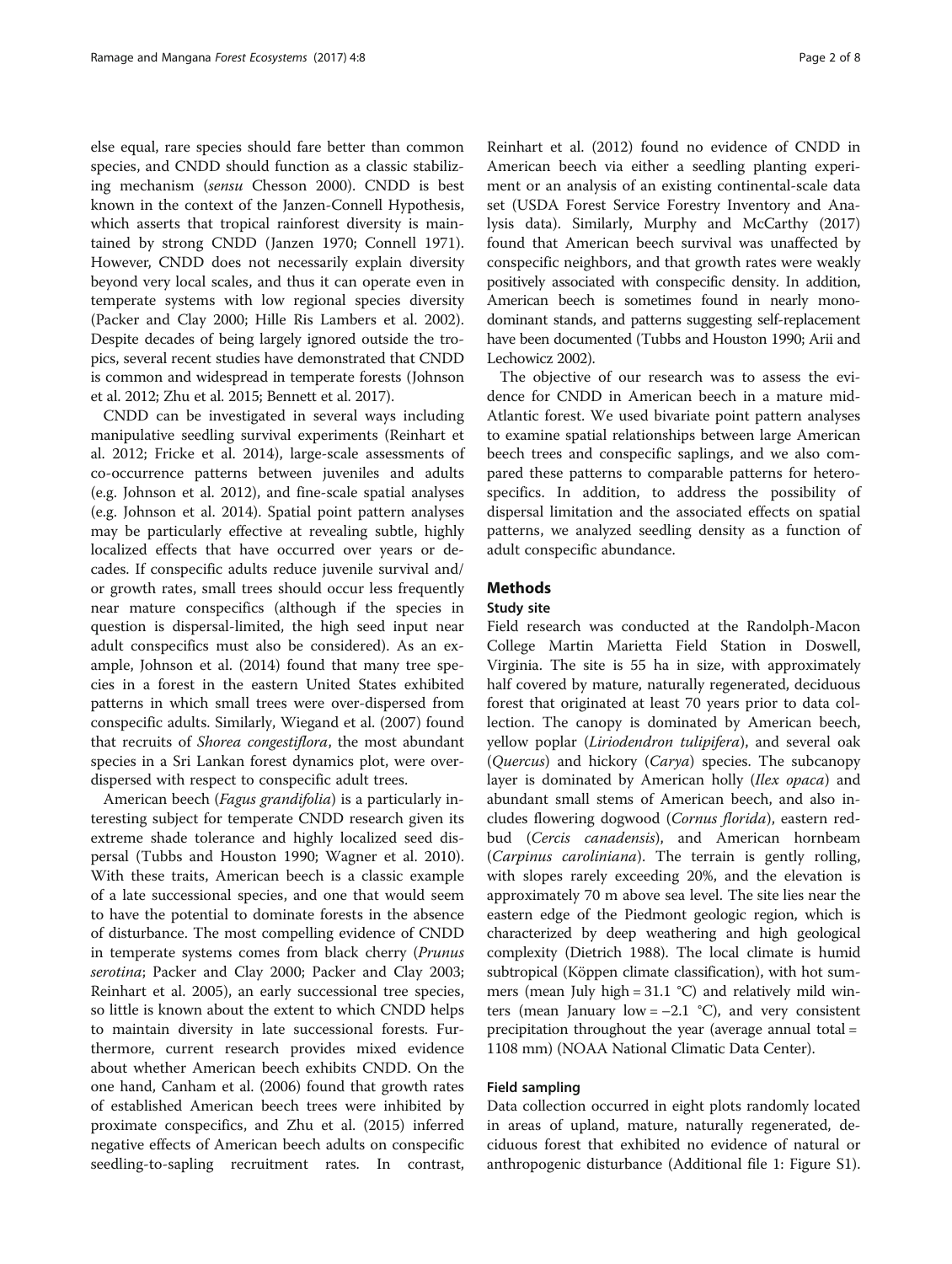In the summer of 2014, we surveyed tree regeneration in 3-x-1 m subplots, with four subplots per plot (see Additional file [1:](#page-6-0) Figure S2 for detailed layout). Within each subplot, we identified all tree seedlings, which we defined as individuals that belonged to species capable of reaching at least 10 m in height and that were: a) woody at ground level (i.e. extremely small and delicate individuals were ignored, primarily because most of these individuals could not be identified),  $b$  < 3 cm diameter at breast height (DBH) and c) not of basal or root sprout origin. All tree seedlings were tallied and inspected for evidence of browse damage (e.g. by white-tailed deer; Odocoileus virginianus). In the summer of 2015, we mapped trees  $\geq$  3 cm DBH in these same plots (circular plots with a radius of 23 m; 1/6 hectare). Species not capable of reaching canopy height (e.g. flowering dogwood, eastern redbud) were omitted from our measurements. All trees were identified to species and inspected to determine seed vs. sucker origin (following the methods in Beaudet and Messier [\(2008\)](#page-6-0)); in the latter case, clumps of vegetatively linked individuals were recorded. Across the eight plots, we measured and mapped a total of 1622 trees.

# Analysis

All analyses focused on American beech, as no other species in our study area were sufficiently abundant across plots and size classes for meaningful assessment of CNDD. However, for comparative purposes, we also conducted some analyses with "all other canopy species" (pooled into a single category) and smaller size classes of American holly (individually). Small stems of American holly were examined individually because of their high densities, which enabled robust statistical analysis, and the similar shade tolerances of American holly and American beech (Stutz and Frey [1980;](#page-7-0) Grelen [1990](#page-7-0); Tubbs and Houston [1990](#page-7-0)), which allowed for a useful comparison presented in the Discussion.

First, to assess dispersal limitation in American beech, we analyzed seedling density as a function of adult conspecific abundance. We examined these patterns at two spatial scales: a) subplot-level seedling counts as a function of conspecific basal area (BA) within 10 m of each subplot, and b) plot-level seedling counts (mean across all four subplots) as a function of the conspecific BA in the entire 23 m radius plot. For comparison, and to account for any general inhibitive effects of mature American beech on seedling establishment, we also examined relationships between American beech BA and seedling densities of both American holly and all other canopy species. In all cases, to capture early establishment only, we excluded seedlings > 30 cm in height (matching Johnson et al. [2014\)](#page-7-0). Second, we conducted similar analyses relating plot-level densities of "saplings" (trees 3–10 cm DBH) to plot-level American beech BA. Saplings were mapped throughout the entire plot, but unlike the analyses described below, this initial assessment was non-spatial.

Third, we conducted bivariate point pattern analyses to examine fine-scale spatial relationships between different species and size classes. We individually analyzed American beech and American holly, and once again pooled all other canopy species into a single category (due to low numbers for each individually). With regard to size classes, stems were divided into saplings and "large trees" (trees  $\geq 20$  cm DBH). Trees in between these two size classes (10–20 cm DBH) were excluded from our spatial analyses to ensure that large trees have the potential to disproportionately affect saplings (and not vice versa). In other words, it would make little sense to assume that a 10.1 cm DBH tree has a qualitatively different effect on its local neighborhood than a 9.9 cm DBH tree. American holly was abundant only in the sapling size class, and thus our analysis of American holly saplings is done for comparison with American beech saplings, not for investigating CNDD in American holly.

We used bivariate pair correlation functions (Illian et al. [2008;](#page-7-0) Law et al. [2009](#page-7-0)), with associated confidence envelopes, to quantify the spatial positioning of sets of points (two sets at a time), relative to each other. For instance, an analysis of American beech saplings and American beech large trees reveals the extent to which saplings are clustered, randomly arranged, or overdispersed around large conspecifics. For comparative purposes, we conducted all of the following bivariate point pattern analyses: a) American beech saplings with respect to American beech large trees, b) American beech saplings with respect to large trees of all other canopy species, c) American holly saplings with respect to American beech large trees, d) American holly saplings with respect to large trees of all other canopy species, e) saplings of all other canopy species with respect to American beech large trees, and f) saplings of all other canopy species with respect to large trees of all other canopy species. All point pattern analyses were done separately within each plot.

While visually comparing the results of these bivariate pair correlation functions is illuminating, we also formally assessed the significance of the difference between the results of several different analyses. Specifically, for each sapling group (American beech, American holly, and other canopy species), we determined if the clustering around large American beech trees differed significantly from the clustering around large trees of all other canopy species. To determine the significance of the difference, we used an approach similar to Larson et al. ([2015\)](#page-7-0) and Janik et al. [\(2014](#page-7-0)), including a comparable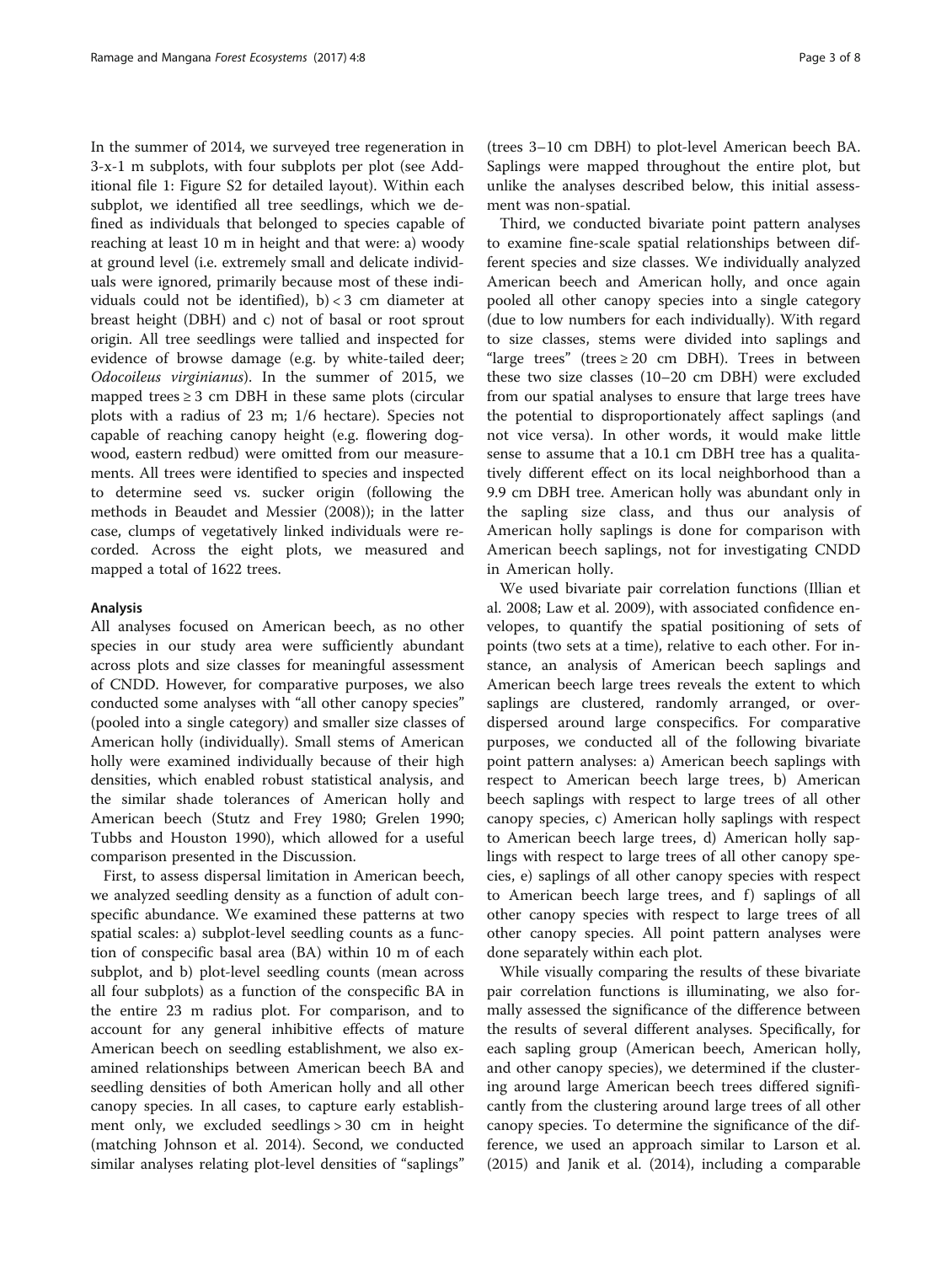null model ("random labeling"). We repeated the following steps 1000 times to generate null distributions for our bivariate pair correlation functions: 1) shuffle labels across large trees (American beech vs. all other canopy trees), 2) calculate both bivariate pair correlation functions (sapling clustering around American beech and sapling clustering around all other canopy trees), and 3) subtract one set of resulting values from the other. Next, we calculated a 95% confidence envelope for the simulated differences between groups (2.5th through 97.5th percentile), and determined the distance bands for which the actual difference between groups departed from the confidence envelope.

Analyses were conducted with the statistical software  $R$  and the supplemental package spatstat, which is specifically designed for spatial analysis. In our bivariate pair correlation functions, we analyzed successive distances from 1 to 10 m, with the bandwidth (the width of the concentric ring analyzed) consistently set to 2 m; for instance, at a distance of 5 m and a bandwidth of 2, all saplings between 4 and 6 m are analyzed. For all pair correlation functions, we used Ripley's isotropic edge correction. Secondary stems (all stems other than the largest within a multi-stemmed clump) were excluded from point pattern analyses because these stems are likely subsidized by larger ramets, and thereby effectively function as lower branches. As such, basal sprouts within the sapling size class were ignored and spatial patterns of saplings are specifically for seed origin saplings (although this is an inconsequential detail given that analyses with basal sprouts included yielded qualitatively identical results). While American beech sprouts are common in more northern regions, on steep slopes, in areas where roots have been disturbed, and in stands affected by beech bark disease (Held [1983;](#page-7-0) Cleavitt et al. [2008](#page-7-0)), basal and root sprouts were rare at our study site, which is beyond the current range of beech bark disease (Virginia Department of Forestry [2014\)](#page-7-0).

## Results

American beech seedling density was positively and significantly correlated with American beech BA at the subplot level (Fig. [1a;](#page-4-0)  $p < 0.001$ ) and plot level (Fig. [1b](#page-4-0);  $p$  $< 0.001$  with outlying plot,  $p = 0.002$  without outlying plot). In contrast, American beech sapling density was unrelated to American beech BA, and there was actually a non-significant hint of a negative relationship (Fig. [1c](#page-4-0);  $p = 0.1764$  with outlying plot,  $p = 0.669$  without outlying plot). American beech BA had no apparent effect on recruits of American holly (individually analyzed) or all other canopy species combined; in both cases, nonsignificant relationships were found for seedlings at the subplot level, seedlings at the plot level, and saplings  $(p > 0.1$  in all cases; Additional file [1:](#page-6-0) Figure S3).

Our point pattern analyses provide greater resolution to the preliminary sapling findings noted above. American beech saplings were generally less clustered around large conspecifics than they were around large trees of other canopy species (Fig. [2](#page-4-0)). This difference was significant in 2 plots (at short distances), borderline significant in 3 plots (at short or medium distances), and qualitatively similar but not significant in 2 others. Only one plot exhibited the opposite pattern, and the difference was non-significant. In contrast, the spatial patterns of American holly saplings did not differ consistently around large American beech trees as compared to large trees of all other canopy species (Additional file [1](#page-6-0): Figure S4). Saplings of all other canopy species (combined) exhibited patterns similar to those of American beech saplings (some apparent repulsion from large American beech trees, relative to other canopy tree species), but the differences in this case were less pronounced (Additional file [1](#page-6-0): Figure S5).

# **Discussion**

Our results provide strong evidence of CNDD in American beech. Although our spatial analyses suggest that beech has a general inhibitory effect on tree regeneration, we have also shown that beech seedlings establish disproportionately beneath large beech trees. These findings are consistent with the pronounced dispersal limitation previously documented for American beech (Tubbs and Houston [1990](#page-7-0); Wagner et al. [2010](#page-7-0)). If beech seedling survival rates are unaffected by proximity to mature beech trees, our plot-level sapling analyses and bivariate point pattern analyses should have revealed positive associations between beech saplings and large beech trees. Accordingly, our results demonstrate higher mortality rates for beech seedlings when in the vicinity of conspecific adults (i.e. CNDD).

It is tempting to conclude that the deep shade produced by mature American beech canopies simply inhibits all tree regeneration, both conspecific and heterospecific. After all, photosynthetically active radiation (PAR) levels beneath beech canopies, which cast especially deep shade relative to co-occurring species, have been documented at less than 1% of the PAR available above the canopy (Messier and Bellefleur [1988](#page-7-0); Beaudet et al. [2002](#page-6-0)). However, shade-induced suppression does not seem to be the only factor. First, saplings of American holly, the only other species in our dataset with enough stems for individual analysis, were randomly distributed with respect to mature beech trees. This is not particularly surprising given the extreme shade tolerance of holly (Stutz and Frey [1980](#page-7-0)), but given that beech exhibits comparable shade tolerance (Grelen [1990](#page-7-0); Tubbs and Houston [1990](#page-7-0)), we would expect beech regeneration to be tolerant of the same conditions (namely the shade beneath adult conspecifics). Second, saplings of all other canopy species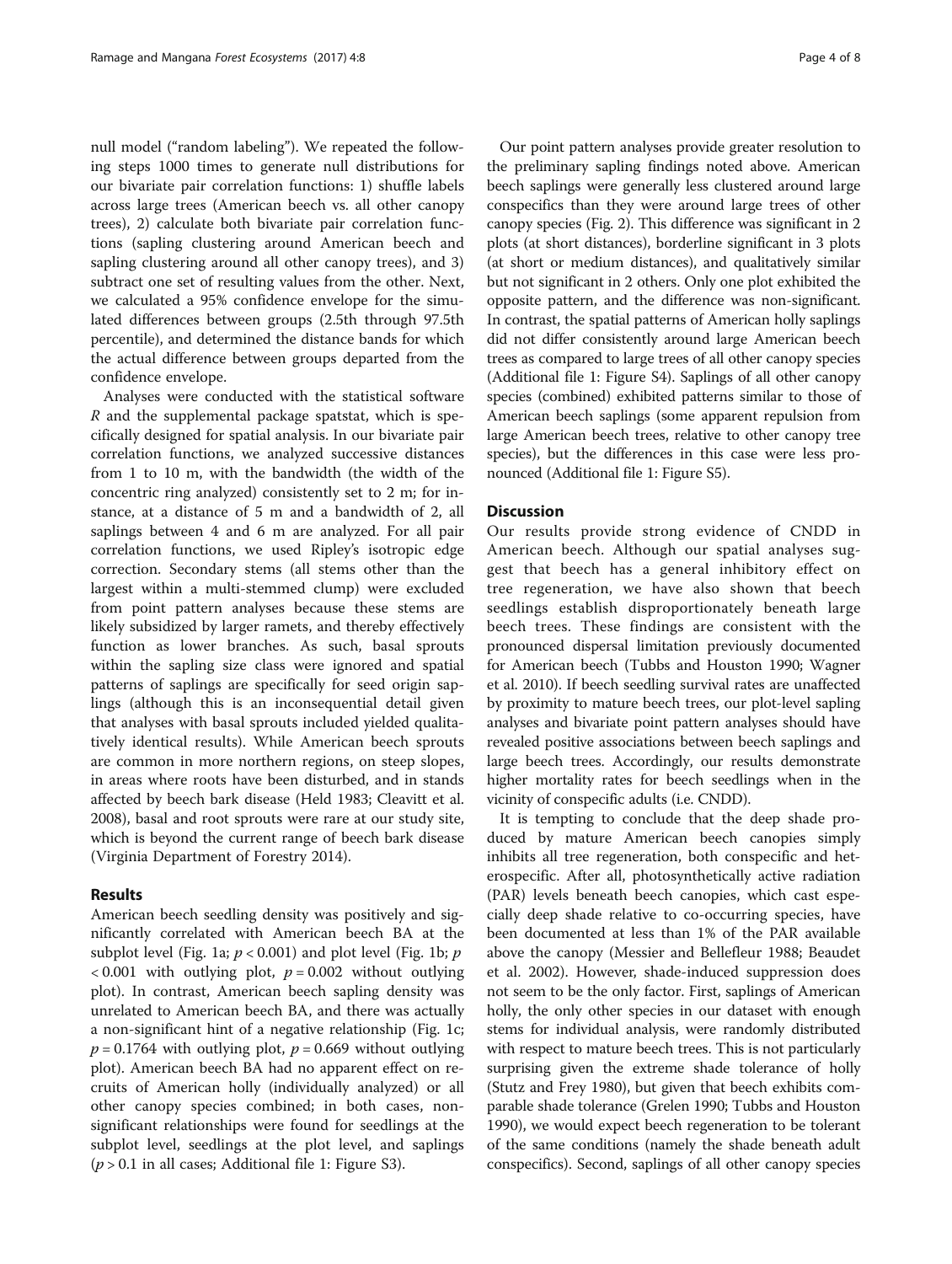<span id="page-4-0"></span>

(combined), many of which are less shade-tolerant, exhibited repulsion patterns around mature beech trees that were less pronounced than those for beech saplings. As such, while the deep shade beneath American beech canopies almost certainly hinders tree regeneration (Messier and Bellefleur [1988;](#page-7-0) Poulson and Platt [1996\)](#page-7-0), our results suggest that another species-specific mechanism is also at work.

Potential mechanisms of CNDD in American beech remain unknown, and many different types of damaging

agents could be responsible. For instance, Fricke et al. ([2014\)](#page-7-0) found that insects, fungal pathogens, and rodents all contributed to CNDD in a tropical forest. One interesting possibility is Grylloprociphilus imbricator (the beech blight or "boogie woogie" aphid), an insect pest that feeds exclusively on beech (Cook-Patton et al. [2014](#page-7-0)). G. imbricator forms dense colonies on lower branches and thick fungal masses of the sooty mold Scorias spongiosa develop on the honeydew secreted by these aphids, which drips onto the ground and vegetation



Fig. 2 Spatial patterns of American beech saplings around large American beech trees and large trees of all other species. Vertical axes indicate bivariate pair correlation function values (higher values represent increased clustering), and horizontal axes indicate distance from large trees (ranging from 1 m at the far left to 10 m at the far right of each panel). Each panel displays results for an individual plot. In the panels without confidence envelopes (left side), thick grey lines represent large American beech trees, dashed black lines represent large trees of all other species, and dotted horizontal lines indicate complete spatial randomness (clustering above, repulsion below). The panels with confidence envelopes (right side) display the difference between the two lines on the corresponding left panel (large trees of all other species minus large American beech trees). The dotted horizontal line identifies the position on the vertical axis where the difference is zero, and extensions above or below the confidence envelope indicating significant differences. As an example, in plot FS-17, American beech saplings are clustered around large trees of other species but repulsed from large American beech trees (at short distances)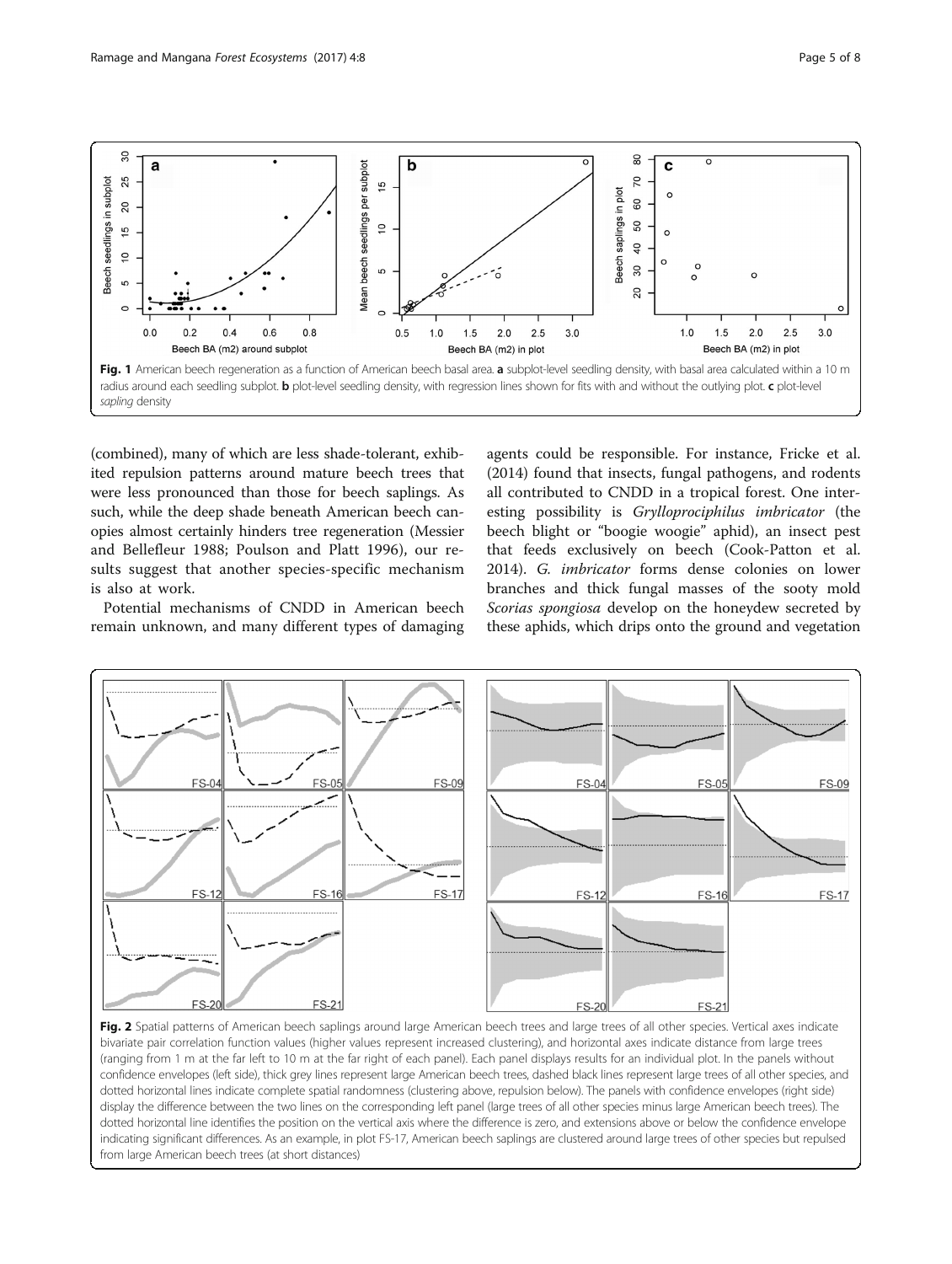beneath. This sooty mold likely inhibits the growth of all vegetation upon which it grows, but the aphids themselves are thought to have minimal effects on mature beech trees (Cook-Patton et al. [2014\)](#page-7-0). However, the direct effects of these aphids on beech seedlings are unknown, and it is possible that beech regeneration is more prone to aphid colonization when in close proximity to conspecific adults. Another possible cause of CNDD in American beech is Epifagus virginiana (beechdrops), a parasitic plant that persists exclusively on beech roots and is most common and abundant in areas of high beech density (Tsai and Manos [2010](#page-7-0); Abbate and Campbell [2013\)](#page-6-0). Like the preceding example, this parasite is not believed to cause significant damage to mature beech trees, but to the best of our knowledge no previous research has investigated its potential effects on beech regeneration. G. imbricator and E. virginiana are both common at our study site (personal observations), but a wide variety of other, less visible mechanisms (e.g. plant-soil feedbacks; Bennett et al. [2017](#page-6-0)) could be involved.

Previous investigations of CNDD in American beech have yielded mixed results. While some studies are consistent with our findings (Canham et al. [2006;](#page-7-0) Zhu et al. [2015](#page-7-0)), others have failed to detect CNDD. Murphy and McCarthy ([2017](#page-7-0)) studied an Ohio forest and found that growth and survivorship of beech trees > 2.5 cm DBH was little affected by either conspecific or heterospecific neighbors. Similarly, spatial patterns of recruits (stems ≥ 1 cm DBH that appeared after the last census) were randomly distributed with respect to adult beech trees. However, these patterns were not compared to initial seedling establishment patterns or to the spatial patterns of beech recruits around heterospecific adults, and stems below the 1 cm DBH threshold were not analyzed. Reinhart et al. ([2012](#page-7-0)) used two very different approaches to assess CNDD, neither of which revealed any such evidence for American beech. First, they analyzed existing Forest Inventory and Analysis (FIA) data (for eastern Tennessee and western North Carolina only) and found that beech regeneration density was highly correlated with adult conspecific abundance; accordingly, they identified beech as a self-facilitating species. However, their regeneration counts included seedlings down to 30 cm in height, and thus their analysis does not account for mortality between the seedling and sapling stages. As such, these results are consistent with our finding that initial seedling establishment was highly correlated with adult conspecific abundance. Second, they conducted a seedling survival experiment (in the mountains of North Carolina), which also revealed no evidence of CNDD: beech seedlings had higher survival rates near conspecifics than near heterospecifics. However, their field experiment coincided with a major drought, which almost certainly affected the results

(nearly 100% of beech seedlings died near heterospecifics). In these arid conditions, the deep shade beneath beech canopies may have proven beneficial and the detrimental effects of species-specific natural enemies may have been reduced. Neither of these studies examined survival rates between the seedling and sapling stages, and it is possible this is where CNDD in American beech is most pronounced. Strongly supporting this assertion are the results of Zhu et al. [\(2015\)](#page-7-0). This paper also examined the FIA database, but focused on recruitment dynamics instead of static patterns (and spanned a much larger geographic area), and found clear evidence that beech seedling-to-sapling recruitment rates were negatively affected by adult conspecifics (with no significant effects from adult heterospecifics). In summary, to the best of our knowledge, all available data is consistent with the claim that beech is subject to CNDD between the seedling and sapling stages.

Even if CNDD at the seedling-to-sapling transition is widespread for American beech, it may not be universally meaningful since basal and root sprouting are prevalent in some stands and regions. Given that sprouts receive subsidies from larger trees (Takahashi et al. [2010](#page-7-0)), they function more like lower branches than juveniles struggling to survive. Furthermore, sprouts are necessarily located near adult conspecifics, and thus when sprouting is abundant – which may occur for a variety of reasons – spatial patterns should starkly contrast with those we have documented. Beech sprouting is common on upper slopes, possibly due to more erosion and root exposure, while seed regeneration is more common on lower slopes, and spatial patterns shift across slope positions accordingly (Takahashi et al. [2010\)](#page-7-0). Sprouting is also more common on harsher sites (farther north and/ or higher elevation) and where beech roots have been injured by management operations or natural factors (Held [1983;](#page-7-0) Tubbs and Houston [1990](#page-7-0); Cleavitt et al. [2008](#page-7-0); Takahashi et al. [2010\)](#page-7-0). In addition, many American beech stands are heavily impacted by beech bark disease, which leads to tremendous root sprouting and the formation of "beech thickets" that are clustered around dead and dying adults (Wagner et al. [2010](#page-7-0); Giencke et al. [2014\)](#page-7-0). While beech bark disease has been heavily impacting beech stands in the northern US for decades (Busby and Canham [2011;](#page-6-0) Giencke et al. [2014](#page-7-0)), it remains absent from most of the southeast, with damage in this region documented only in higher elevations in the Appalachian mountains (Virginia Department of Forestry [2014](#page-7-0)). Overall, we cannot assert that American beech exhibits consequential CNDD in all situations, but it is possible that our findings are representative of unmanaged lower elevation beech stands in the mid-Atlantic and southeastern United States.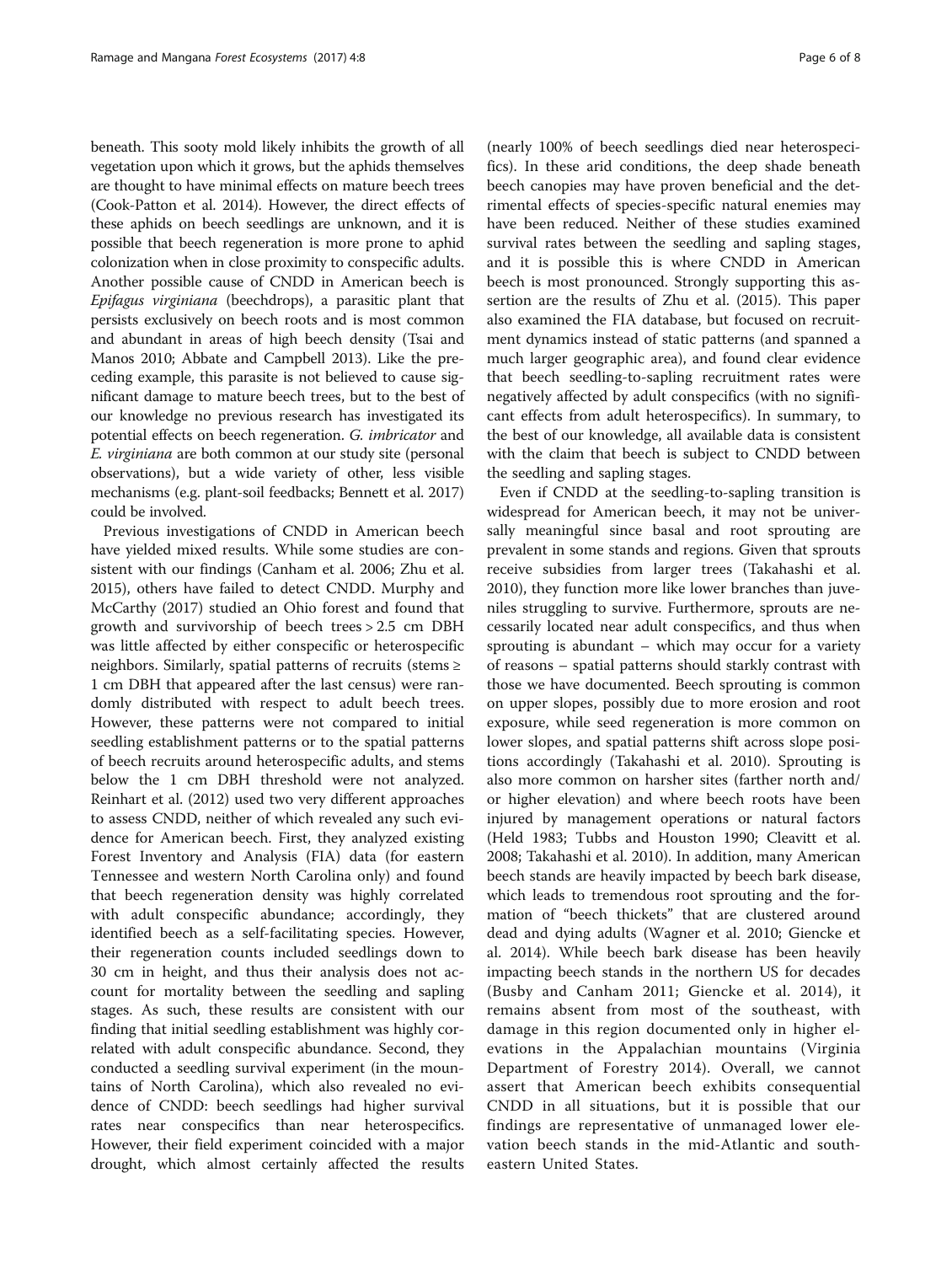<span id="page-6-0"></span>Given the major forest regeneration problems associated with high white-tailed deer densities in much of the eastern United States (Rooney and Waller [2003;](#page-7-0) Côté et al. [2004](#page-7-0)), it is reasonable to wonder if low rates of sapling recruitment beneath beech canopies might be driven in part by deer herbivory. However, for the reasons detailed below, this is highly unlikely. We recorded browse damage on all tallied seedlings and found that American beech had very low browse rates (only 4% of all beech seedlings). In contrast, 12 other common tree species at our study site had higher browse rates, with ten species exceeding 30% and four species exceeding 40%. These results are not surprising since several studies have found that the effects of deer browse on beech seedlings were either non-existent or trivial relative to other cooccurring tree species (Liang and Seagle [2002](#page-7-0); Krueger et al. [2009](#page-7-0); Long et al. [2007](#page-7-0)). Furthermore, for our results to be confounded by deer browse, it would not be enough for deer to consume a high proportion of beech seedlings: the effects of deer on beech seedling survival would also have to be more severe in the vicinity of adult beech trees. This could happen for two reasons. First, deer might preferentially browse beech seedlings in areas of high beech density; we investigated this possibility and found no relationship between browse rates and beech abundance (results not shown). Second, it is possible that deer browse beneath adult conspecifics could be more likely to cause seedling death or stunting (e.g. perhaps due to lower light levels and reduced photosynthetic reserves). We cannot definitively reject this second possibility, but given the very low rates of deer browse on beech seedlings, major confounding effects seem highly unlikely. Overall, there is no reason to suspect that our findings are influenced by high deer densities.

## Conclusions

While we have provided evidence of reduced American beech seedling survival beneath adult conspecifics, our results do not directly address diversity maintenance. Does CNDD in beech help to limit the formation of mono-specific beech clusters? And is self-inhibition relevant to diversity maintenance if most other tree species are also inhibited? We assert that the answer to both questions is "yes", and our rationale rests on the inevitably of disturbance. If a dense understory layer of small beeches formed beneath large beech trees, which might be expected given beech's dispersal limitation, seedling establishment patterns, and extreme shade tolerance, these subcanopy beeches would be poised to quickly reclaim dominance after canopy disturbance. And this may be what happens in beech stands with abundant sprout regeneration, where small stems are positively correlated with adult conspecifics (Takahashi et al. [2010](#page-7-0);

Giencke et al. [2014](#page-7-0)). As such, the CNDD that we have documented in the understory of a mature undisturbed forest may be critical for the increase in diversity that occurs post-disturbance, at least in stands where advance regeneration is primarily of seed origin. Accordingly, the interaction between CNDD and disturbance, as opposed to either acting independently, likely prevents the perpetual dominance of beech on suitable sites. We suggest that this interactive mechanism of diversity maintenance may be broadly applicable to latesuccessional temperate forests, but proper tests of our hypothesis will require research that simultaneously investigates both CNDD and disturbance.

# Additional files

[Additional file 1:](dx.doi.org/10.1186/s40663-017-0094-y) Field sampling layout and supplemental results. (DOCX 1812 kb)

[Additional file 2:](dx.doi.org/10.1186/s40663-017-0094-y) Raw data for all analyses presented in this paper. (XLSX 103 kb)

## Acknowledgements

In addition to the funders noted below, we thank Martin Marietta Materials for field site access and maintenance, and Olivia Latham and Kali Carroll for field assistance.

## Funding

This project was funded by the Klein-Maloney Fellowship, the Schapiro Undergraduate Research Fellowship, and the Chenery Research Grant.

#### Availability of data and materials

All raw data are provided in Additional file 2.

#### Authors' contributions

BR designed the study and established the overall framework for the paper. BR and IM jointly collected field data, performed statistical analyses, and drafted the manuscript. Both authors approve of the final submission.

#### Competing interests

The authors declare that they have no competing interests.

## Received: 4 March 2017 Accepted: 10 May 2017 Published online: 03 June 2017

#### References

- Abbate AP, Campbell JW (2013) Parasitic Beechdrops (Epifagus virginiana): A possible ant-pollinated plant. Southeastern Naturalist 12:661–665. doi[:10.](http://dx.doi.org/10.1656/058.012.0318) [1656/058.012.0318](http://dx.doi.org/10.1656/058.012.0318)
- Arii K, Lechowicz MJ (2002) The influence of overstory trees and abiotic factors on the sapling community in an old-growth Fagus-Acer forest. Ecoscience 9: 386–396
- Beaudet M, Messier C (2008) Beech regeneration of seed and root sucker origin: A comparison of morphology, growth, survival, and response to defoliation. Forest Ecol Manage 255:3659–3666. doi:[10.1016/j.foreco.2008.03.010](http://dx.doi.org/10.1016/j.foreco.2008.03.010)
- Beaudet M, Messier C, Canham CD (2002) Predictions of understorey light conditions in northern hardwood forests following parameterization, sensitivity analysis, and tests of the SORTIE light model. Forest Ecol Manage 165:235–248. doi:[10.1016/S0378-1127\(01\)00621-1](http://dx.doi.org/10.1016/S0378-1127(01)00621-1)
- Bennett JA, Maherali H, Reinhart KO, Lekberg Y, Hart MM, John K (2017) Plant-soil feedbacks and mycorrhizal type influence temperate forest population dynamics. Science 355:181–184. doi:[10.1126/science.aai8212](http://dx.doi.org/10.1126/science.aai8212)
- Busby PE, Canham CD (2011) An exotic insect and pathogen disease complex reduces aboveground tree biomass in temperate forests of eastern North America. Can J Forest Res 41:401–411. doi:[10.1139/X10-213](http://dx.doi.org/10.1139/X10-213)